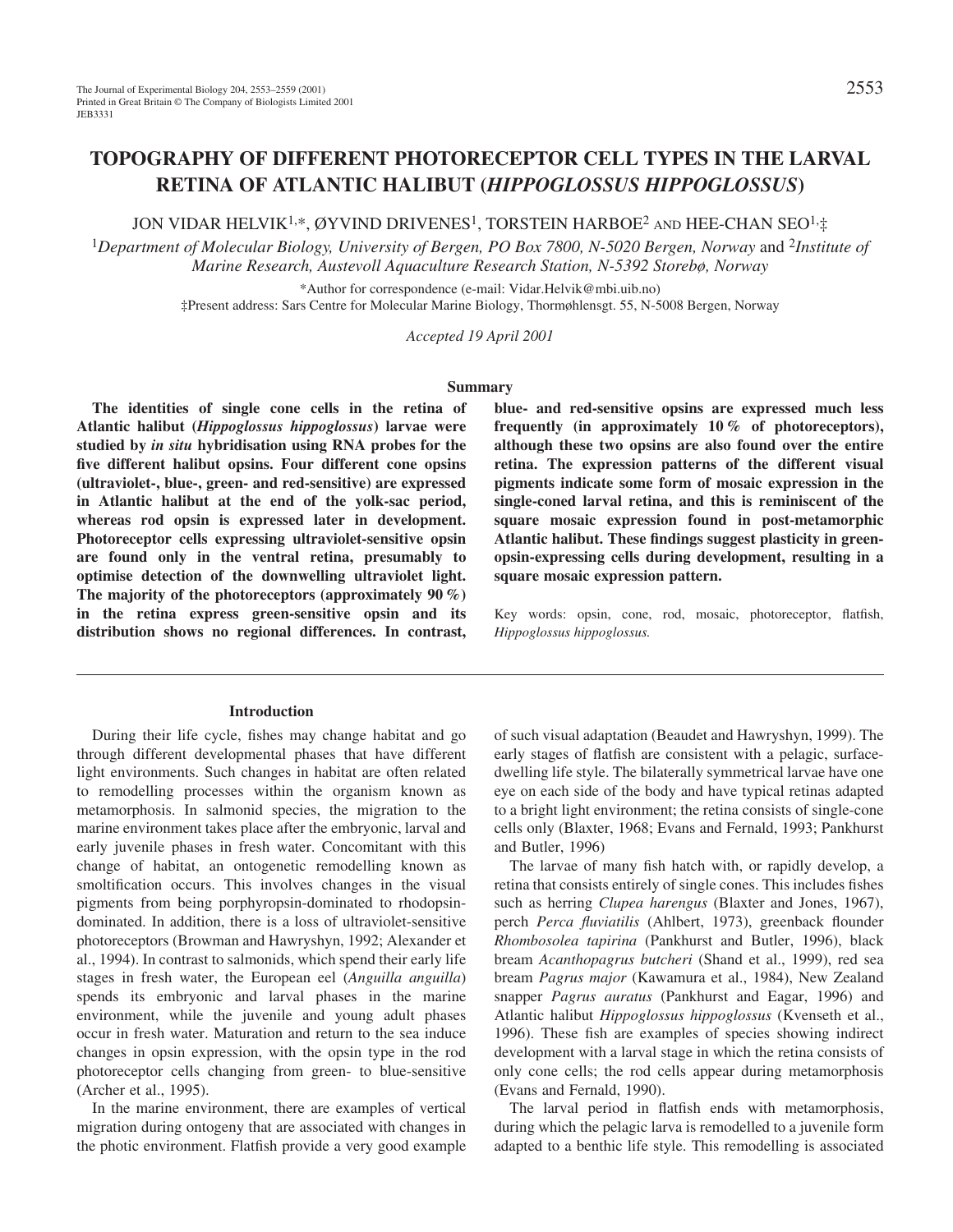# 2554 J. V. HELVIK AND OTHERS

with changes in the general body plan: one eye migrates to the contralateral side of the head adjacent to the other eye, such that both eyes can scan the surroundings above the body plane. Microspectrophotometric analysis of the single cone cells in winter flounder (*Pseudopleuronectes americanus*) revealed only one kind of opsin (wavelength of maximum sensitivity,  $\lambda_{\text{max}}$ =519 nm; Evans et al., 1993), suggesting that these larvae are not capable of wavelength discrimination and that prey detection is probably based on differences in brightness contrast. They further showed that the visual system in postmetamorphic winter flounder gains three new types of cone opsins (with  $\lambda_{\text{max}}$  values of 457 nm, 532 nm and 547 nm) and one rod opsin  $(\lambda_{\text{max}}=506 \text{ nm})$ , whereas the larval visual pigment disappears. These results indicate that, in addition to the induction of rod opsin expression, there is a major change in cone opsin expression between the pre- and post-metamorphic phases, suggesting a regulation of opsin expression within existing cone photoreceptor cells.

Two species of fish, zebrafish (*Danio rerio*) and goldfish (*Carassius auratus*), are commonly used as models for retinal development in vertebrates, and most of the work related to gene expression and mosaic formation has been performed in these two closely related freshwater fishes. Retinal development in zebrafish and goldfish, in which both cones and rods appear simultaneously (Raymond et al., 1995; Stenkamp et al., 1996), is more closely related to that in species showing direct development (Evans and Fernald, 1990). Recently, attention has been focused on elucidating whether the rod photoreceptors contribute to cone mosaic patterning in these species with direct retina development (Wan and Stenkamp, 2000). These studies have included manipulations to examine the development of cone mosaics in retinas that lack rod photoreceptors. An examination of these events in a naturally developing retina would be useful.

The halibut is a typical example of a marine species with a pelagic larval stage occurring in a bright light environment. Concomitant with ontogenetic transformation to a juvenile life form, the halibut performs a vertical migration to a benthic life style. It is not known how the retinas of marine fish larvae are adapted to the pelagic environment and how they change during development to adjust to the benthic life style with a reduced light intensity and spectrum. We have used in situ hybridisation to analyse the photoreceptor cells and visual pigments in the larval halibut retina adapted to the pelagic marine environment.

### **Materials and methods**

Yolk-sac stages of Atlantic halibut (*Hippoglossus hippoglossus*) larvae were obtained from Austevoll Aquaculture Research Station, near Bergen, Norway. The eggs were stripped from one female and fertilised with sperm from two males (Norberg et al., 1991). The fertilised eggs were maintained in flow-through incubators (Mangor-Jensen et al., 1998). 1–2 days prior to hatching, the embryos were transferred to new incubators and the yolk-sac stage larvae

were allowed to develop for 40 days at a temperature of approximately 6 °C (Harboe et al., 1994). Two different groups of halibut larvae were collected and fixed directly from incubators. At this developmental stage, the larvae were transferred to the feeding systems.

### In situ *hybridisation*

Halibut larvae were fixed in 4 % paraformaldehyde-buffered phosphate-buffered saline (PBS), pH 7.2, for 48 h at 4 °C. After a brief wash in PBS, the specimens were kept overnight in a 25 % sucrose PBS solution with 30 % Tissue Tek (O.C.T. Sakura Finetek Europe, Netherlands). Several larval heads were placed in a mould containing 100 % Tissue Tek and orientated with the anterior–posterior axis perpendicular (transverse) or parallel (sagittal) to bottom of the mould before rapid freezing on an iron block pre-cooled in liquid nitrogen. Transverse or radial sections  $(10 \mu m)$  of the eye were cut in a cryostat (Leitz Cryostat 1720,Wetzlar, Germany), air-dried and stored at  $-80^{\circ}$ C until use.

Digoxigenin (DIG)-labelled RNA probes were prepared from the five halibut opsins (J. V. Helvik, Ø. Drivenes, T. H. Næss, A. Fjose and H. C. Seo, unpublished results) following the manufacturer's instructions (Boehringer Mannheim, Germany), and the probe concentration was determined using spot test. *In situ* hybridisation was carried out according to the method of Barthel and Raymond (Barthel and Raymond, 1993) with some modifications. Briefly, the tissues were rehydrated, treated with proteinase K (10 mg ml<sup>-1</sup>) for 5 min at 37 °C, followed by postfixation in 4% paraformaldehyde in PBS, treated with acetic anhydride and dehydrated. Approximately 100 µl of hybridisation mixture containing 100 ng of DIGlabelled RNA probes was applied directly to each air-dried section, and the sections were incubated in a humidity chamber without coverslips for 15 h at 60 °C. The probes were detected using an anti-DIG antibody coupled to alkaline phosphatase. Labelling was visualized with chromogen substrates. For each of the labels, sense probes were applied as a negative control to the tissue to confirm the specificity of labelling.

### *Photography and computer graphics*

A Leica DMLB microscope with a digital camera (Hitachi kP-160 CCD, Japan) was used to take images of serial sections. Adobe Photoshop (version 5.0) was used to process the images (the functions 'auto levels' and 'sharpen' were used) before printing on a Hewlett Packard laser jet printer. Regions of interest were copied from the printed images onto transparent paper. A Nikon microscope (Microphot-FXA, Tokyo, Japan) with Nomarski optics was used to take colour slides (Kodak Ektachrome 160 T), which were then digitised using a Nikon 35 mm film scanner (Nikon LS-2000, Tokyo, Japan).

### **Results**

### *Cellular expression*

During the larval stages, the retina appears to contain only morphologically identical single cone cells. We have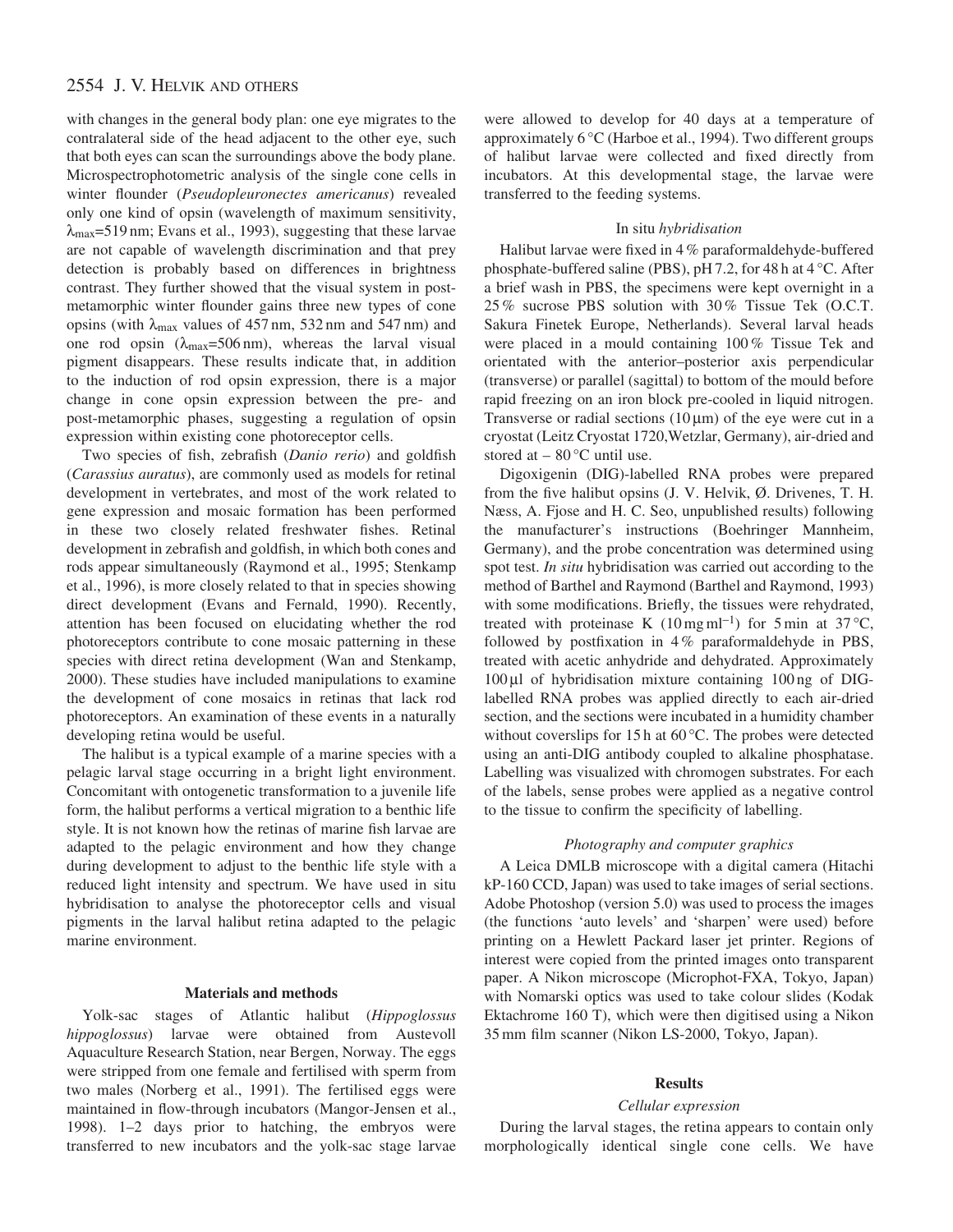

Fig. 1. Cellular expression of visual pigments and retinal mosaic expression in Atlantic halibut (*Hippoglossus hippoglossus*). The cellular identities of the different photoreceptors in the retina of Atlantic halibut larvae at the end of the yolk-sac period (40 days post-hatching) were investigated by *in situ* hybridisation analysis with RNA probes for the four different Atlantic halibut cone opsins: ultraviolet (A,B), blue (C,D), green (E,F) and red (G,H). A,C,E,G are radial sections, while B,D,F,H are tangential sections. Expression patterns in tangential sections from the central retina are with blue, green and red opsin probes, respectively, while tangential sections in the ventral retina are with ultraviolet opsin probe. Black arrows indicate photoreceptor cells expressing the respective opsins. The white arrow indicates photoreceptor cells that do not express green-sensitive opsin. ONL, outer nuclear layer; PE, pigment epithelium. Scale bars, 10 µm.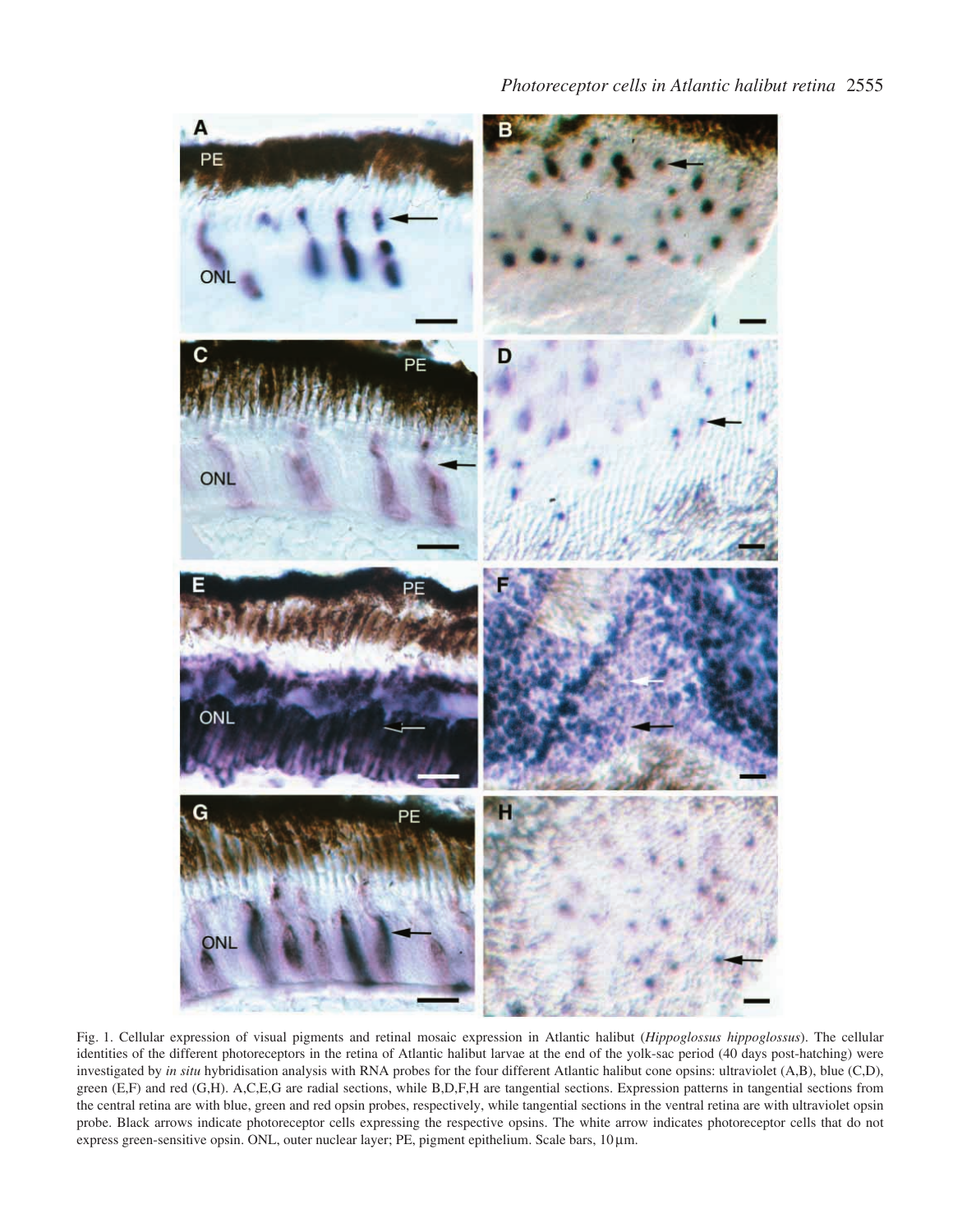# 2556 J. V. HELVIK AND OTHERS

previously cloned five different opsins from halibut retina (J. V. Helvik, Ø. Drivenes, T. H. Næss, A. Fjose and H. C. Seo, unpublished results) that belong to the ultraviolet-, blue-, green- and red-sensitive and rod-type visual pigments. Expression studies using RNA probes from these opsins on juvenile retina reveal that ultraviolet and blue opsin probes detect single cone cells, that green and red opsin probes detects double cones, and that the rod opsin probe stains rod cells. These same RNA probes were used to identify photoreceptor cells in larval halibut retina (Fig. 1). The *in situ* staining shows that the larval retina consists of single cone photoreceptor cells packed in rows. The photoreceptor cell nuclei are large and cylindrical, and the outer nuclear layer contains a single nucleus. The entire nuclear layer and most

of the inner segment of the photoreceptor cells are stained (Fig. 1A,C,E,G). The subcellular expression patterns appear to be similar for the four different cone-type opsins. The opsin mRNA seems to be more homogeneously distributed in the larval photoreceptors than in juvenile photoreceptors in which expression is more punctate in the myoid region (J. V. Helvik, Ø. Drivenes, T. H. Næss, A. Fjose and H. C. Seo, unpublished results). All four types of photoreceptor cell have an outer segment (Fig. 1A,C,E,G), indicating that all the cone classes are functional. We were not able to detect any rod-opsin-expressing cells in larval retina, suggesting that this type of opsin is not yet expressed at this stage of development. This is in contrast to retinas in postmetamorphic halibut, in which we detected rod-specific



Fig. 2. Cellular distribution of various photoreceptor cells. Transverse sections (A,C,D,E) and sagittal sections (B,F) of Atlantic halibut retina (dorsal is up) at the end of the yolk sac stage (40 days post-hatching) are shown. The various photoreceptors were visualised by in situ hybridisation analysis with specific opsin probes: ultraviolet (A,B), blue (C), green (D), red (E) and rod (F). Arrows indicate the photoreceptor layer. Scale bars,  $100 \,\mu m$ .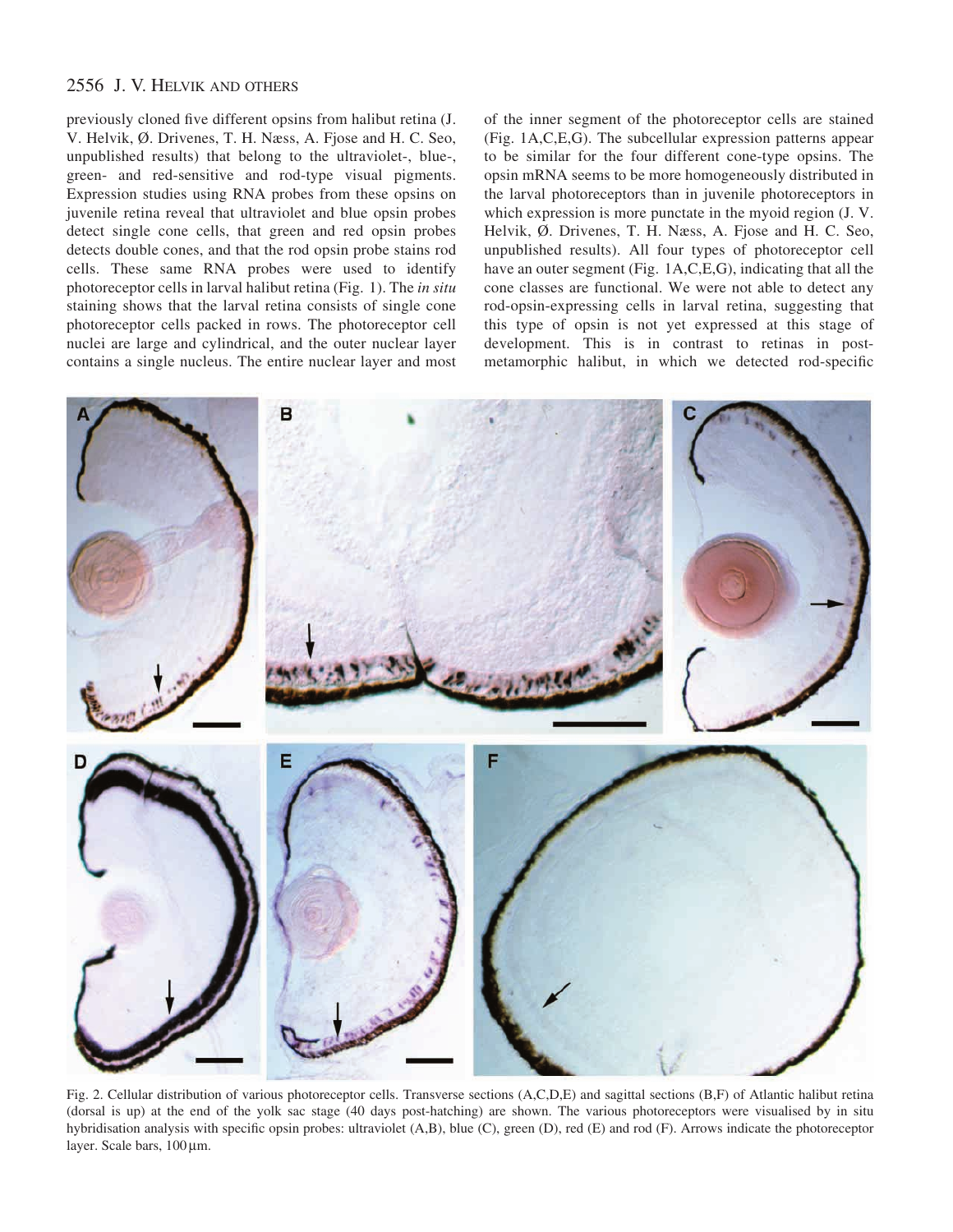signals (J. V. Helvik, Ø. Drivenes, T. H. Næss, A. Fjose and H. C. Seo, unpublished results).

#### *Mosaic distribution*

The distribution patterns of the four different cone photoreceptor cells in the tangential plane were analysed by *in situ* hybridisation as shown in Fig. 1B,D,F,H. Tangential sections of the central retina at the level of the photoreceptor cells were used to demonstrate the distribution of the blue-, red- and green-sensitive opsin-expressing photoreceptor cells (Fig. 1D,F,H), while a tangential section of the ventral retina was used in the case of ultraviolet-sensitive opsin-expressing cells (Fig. 1B). The ultraviolet sensitive opsin-expressing cones in the ventral retina are surrounded by non-ultraviolet opsin-expressing cells (Figs 1A,B, 2A,B), which express other opsins such blue-, green- or red-sensitive opsin. A similar pattern of expression in single cone cells surrounded by non-opsin expressing cells is also observed for blue- and red-sensitive opsin-expressing cells (Fig. 1C,D and G,H, respectively). The green-sensitive opsin-expressing cones are different from the other opsin-expressing cones: a single greensensitive opsin-expressing cone cell is surrounded by and in close contact with other green opsin expressing cells (Fig. 1E,F) and also with cones expressing different opsins.

Counting the number of blue- and red-sensitive opsinexpressing cells in an array covering 16×16 cells (Fig. 1D,H) shows that approximately 10 cells each express blue- or redsensitive opsin. In Fig. 1F, the entire array is covered by green-

sensitive opsin-expressing cells, and there are only a few white spots (see white arrow) representing non-green opsinexpressing cells. In total, there are approximately 250 cells in the counted array and since about 20 of them expressed either blue-sensitive or red-sensitive opsin and the rest greensensitive opsin, an estimation indicates that the majority of the photoreceptor cells (90 %) seem to express green-sensitive opsin, while a minority (10 %) express either blue-sensitive or red-sensitive opsin. A similar correlation seems also to be the case for the ultraviolet-sensitive opsin-expressing cone in the ventral retina.

#### *Topography of cone cells*

Expression of ultraviolet-sensitive opsin is restricted to photoreceptor cells in the ventral part of the retina (Fig. 2A,B, Fig. 3A). Ultraviolet-sensitive opsin-expressing cells are located both nasal and temporal to the choroid fissure and cover approximately one-third of the retinal hemisphere. Within this region, the ultraviolet-sensitive opsin-expressing cells are intermingled with photoreceptor cells that do not express ultraviolet-sensitive opsin. The blue-sensitive opsinexpressing photoreceptor cells are evenly distributed over the entire retina with no apparent regional distribution (Fig. 2C, Fig. 3B). The distribution of green-sensitive opsin-expressing cells also covers the entire retina without any major regional specificity (Fig. 2D, Fig. 3C). The density of green-sensitive opsin expressing cells is too high to see the single cells in the 10 µm thick cryosection (Fig. 1E, Fig. 2D). The distribution



Fig. 3. Retinal location of the various cone opsins. Drawing of selected sections from a section series of Atlantic halibut larvae (40 days post-hatching). Four different halibut cone opsins probe are used. Cone distribution is indicated with colour code as follows: violet for ultraviolet- (A), blue for blue- (B), green for green- (C) and red for red sensitive-opsin. Scale bars, 0.5 mm. D, dorsal; N, nasal; T, temporal; V, ventral.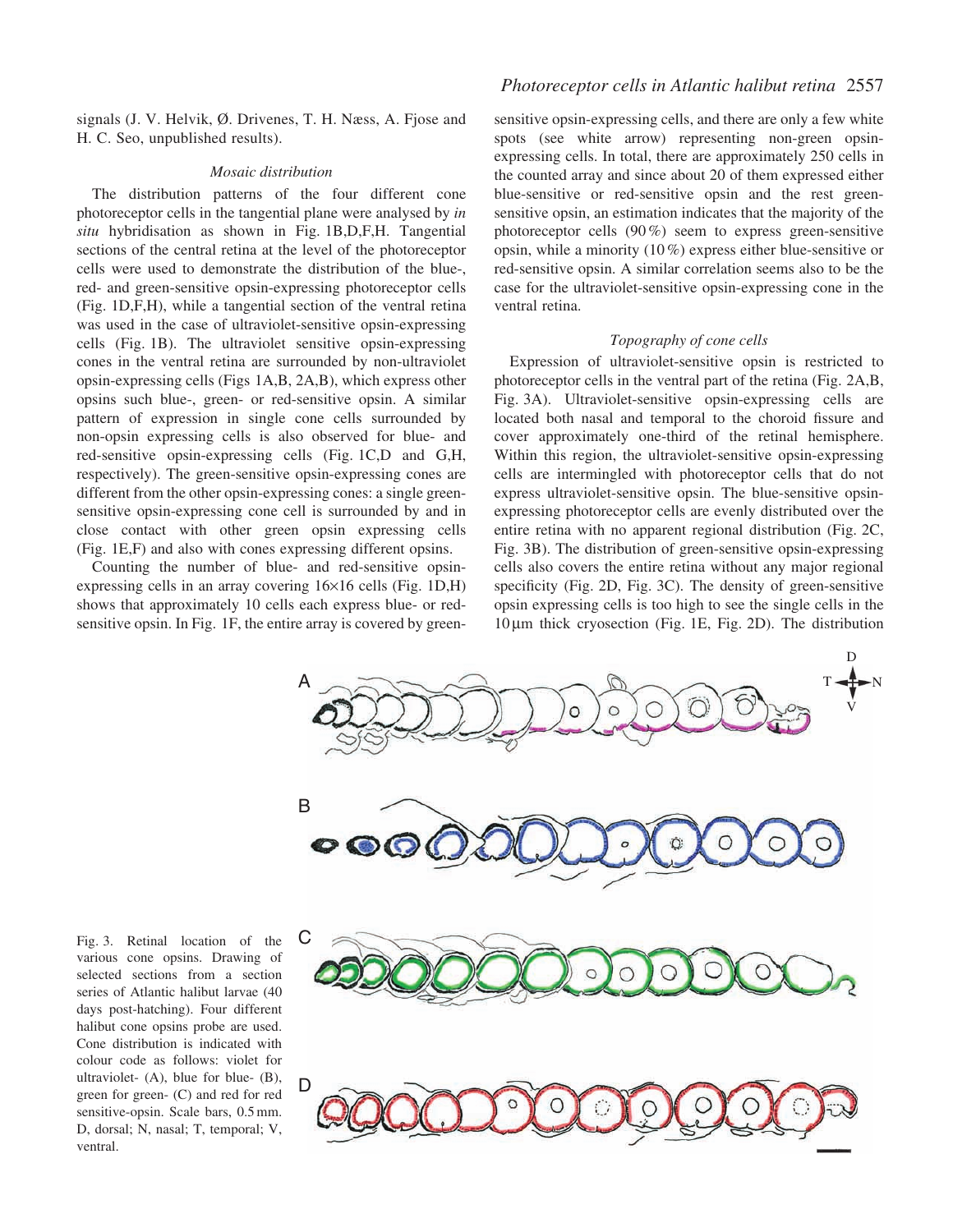# 2558 J. V. HELVIK AND OTHERS

pattern of red-sensitive opsin-expressing cells is similar to that for blue-sensitive opsin, both with respect to distribution over the entire retina and also to the number of photoreceptor cells (Fig. 2E, Fig. 3D). Analysis of the retina at the first feeding and end of the yolk-sac stage revealed no photoreceptor cells with expressing rod-type opsin (Fig. 2F).

The overall topography of the various cone photoreceptor cells in the left eye of halibut larvae is presented in a set of two-dimensional illustrations that represent drawings of serial sections stained with the different opsin probes (Fig. 3). The area containing ultraviolet-sensitive opsin-expressing cells is shown with violet, with black dots indicating single ultraviolet cones. Ultraviolet-sensitive opsin-expressing cells are only observed in the most ventral retina at the larval stage (Fig. 3A). Blue-, green- and red-sensitive opsin-expressing cells are present in all the sectors of the retina (Fig. 3B–D). Single photoreceptors are illustrated by black dots in red- and bluesensitive opsin expressing cells (Fig. 3B,D), while the density of green-sensitive opsin expressing cells was too high to distinguish individual cells.

#### **Discussion**

In this report, we show various opsins that are expressed in single cone photoreceptor cells using *in situ* hybridisation in the larval retina of Atlantic halibut. At the phase of first feeding, the retina of halibut larvae consists of morphologically identical photoreceptor cells that are probably single cone cells. Whereas conventional light microscopy failed to distinguish different types of larval photoreceptor cells (Kvenseth et al., 1996), we were able to distinguish them using specific markers for the various visual pigments. Atlantic halibut express ultraviolet-, blue-, green- and red-sensitivetype visual pigments at the end of the yolk-sac stage prior to first feeding.

The spectral characteristics of photoreceptors examined to date have been closely related to their morphological characteristics (Bowmaker, 1995). Thus, in fish larvae whose retinas contain only a single type of cone, one might assume that all photoreceptors contain the same visual pigment. In the winter flounder (*P. americanus*), which is closely related to the halibut, it has been shown that this single visual pigment absorbs in the green region of the spectrum (Evans et al., 1993). This result indicates that fish larvae have visual systems based on one cone type and that their visual system is transformed into one based on three or four cone types during metamorphosis. This study shows for the first time that photoreceptor cells that look identical at the morphological level may express different visual pigments. Furthermore, different cone opsins are present even though the classic morphological characteristics are not yet fully developed. Microspectrophotometry characterises photoreceptors according to their absorbance spectrum. However, the disadvantage with this method is that one can easily miss rare classes of photoreceptors or their regional distribution. This is especially problematic in larval retina, in which the absence of morphological characteristics in the single cones complicates the collection of cones for study.

The early life history of many marine teleosts includes a prolonged larval period, such that they follow an indirect developmental programme with delayed appearance of rod cells (Evans and Fernald, 1990; Balon, 1999). On the other hand, fishes with a more direct type developmental program (e.g. goldfish and zebrafish) develop a retina in which rod-type opsin is expressed first, followed by cone-type opsins red-, green-, blue- and lastly ultraviolet-sensitive opsin, during a restricted period in the late embryonic or early larval phase (Raymond et al., 1995; Stenkamp et al., 1996). Since our results also show that all different cone type opsins are expressed in the larval retina of fish with any indirect developmental program, the main difference between fish with these two different developmental programs seems to be related to the timing of expression of rod-type opsins, rather than the pattern of expression of cone-type opsin.

The retina of juvenile halibut is organised into a 'square mosaic', which first appears during metamorphosis (Kvenseth et al., 1996). *In situ* hybridisation staining of the photoreceptor cells in larval retina clearly shows an expression pattern that indicates some type of pattern of mosaic formation at this early stage of retinal development, when the retina consists only of single cones organised into a hexagonal row array. The identical morphology of the single cone cells makes it impossible to determine whether a green-sensitive opsinexpressing cell is a precursor for a double cone, although it is clear that the majority of the photoreceptor cells express greensensitive opsin (see Fig. 1E,G).

In a typical square mosaic pattern, there are two double cones for each single cone. Since green- and red-sensitive opsins are expressed in equal numbers in double cones while blue-sensitive opsin is expressed in single cones, the ratio should be 2:2:1 for green:red:blue cones. Likewise, if all double cones express green-sensitive opsin, the ratio should be 4:1 (green:blue cones). In Atlantic halibut larvae, our results indicate a ratio of green:red:blue cones of 25:1:1 in the central retina. This result, a transformation from a green-sensitive opsin-dominated retina at the larval stage to a square mosaic expression pattern later in development, implies changes in opsin expression within individual cones. A similar result was obtained using microspectrophotometry data in winter flounder (Evans et al., 1993). Further studies such as calculations of the number of cells and their location in the retina during larval stages and metamorphosis are needed to elucidate the pattern of mosaic formation in a flatfish like halibut. Nonetheless it is very interesting that the early 'mosaic pattern' of opsin expression that we report here is present in a retina that lacks rod photoreceptors. These data, obtained from a naturally developing retina, support recent data suggesting that rod cells may not have an inductive role in the development of the cone mosaic (Wan and Stenkamp, 2000).

Ultraviolet-sensitive opsins are expressed in halibut larvae at the time of first feeding, implying that marine fish larvae living in the pelagic environment may be able to detect